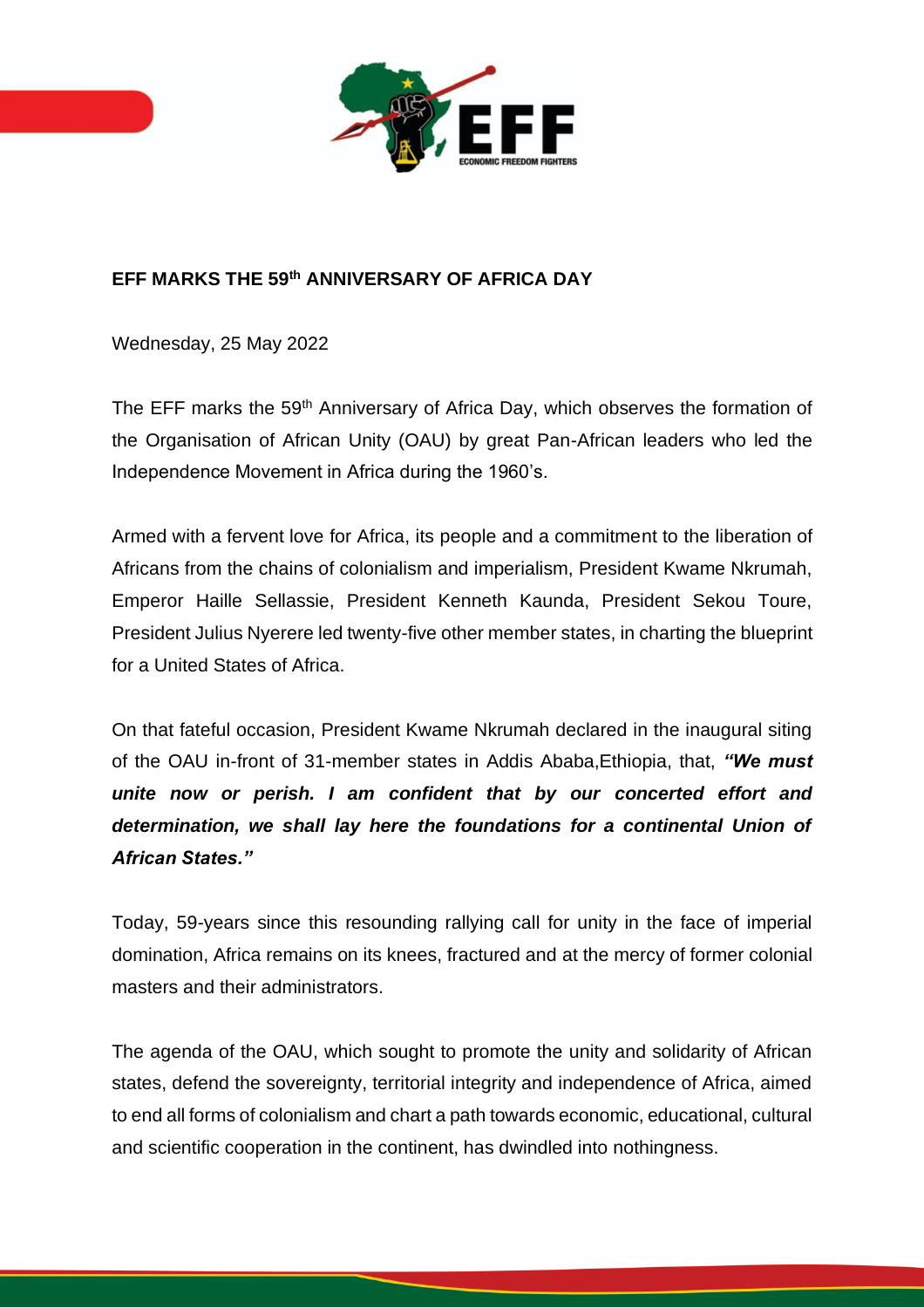The African Union is a pale shadow of what this monumental organisation was founded upon, and now accommodates colonialists and land thieves such as Israel, as observers in its ranks.

African institutions such as the Southern African Development Community (SADC), exist for the sake of it, allowing war and imperialism to fester across the region. Africa Day has become yet another event, where we celebrate our identity under a cloud of conquest.

Despite this, the EFF maintains that the ideals of African Independence, antiimperialism, rejection of colonial debt, a unitary African currency and promotion of intra-African trade, are the bedrock of the future of the continent.

These ideals must permanently be reiterated, celebrated and championed to ensure that colonialists who killed African heroes such as Thomas Sankara and Patrice Lumumba know that the spirit of defiance remains in the blood of Africans.

The indigenous people of Africa must unite, to avoid the circumstances that make us collectively pander to white society for affirmation, guidance and stifle the aspirations for the return of our land and mineral wealth.

There can be no Economic Emancipation of an African state, without the freedom and emancipation of Africa and its entirety. President Julius Nyerere was instructive in his message that it is the disunity of Africa that sustains the power of imperialism.

This has been evident in the sanctions that have crippled Zimbabwe, it is evident in the murderous coup which saw the killing of Brother Leader Muammar Gaddafi and has been clear in the constant dysfunction that characterises the Democratic Republic of Congo.

We must shelter African leaders and African states which suffer the consequences of embarking on a principled struggle against the forces that dominate Africans and their livelihoods.